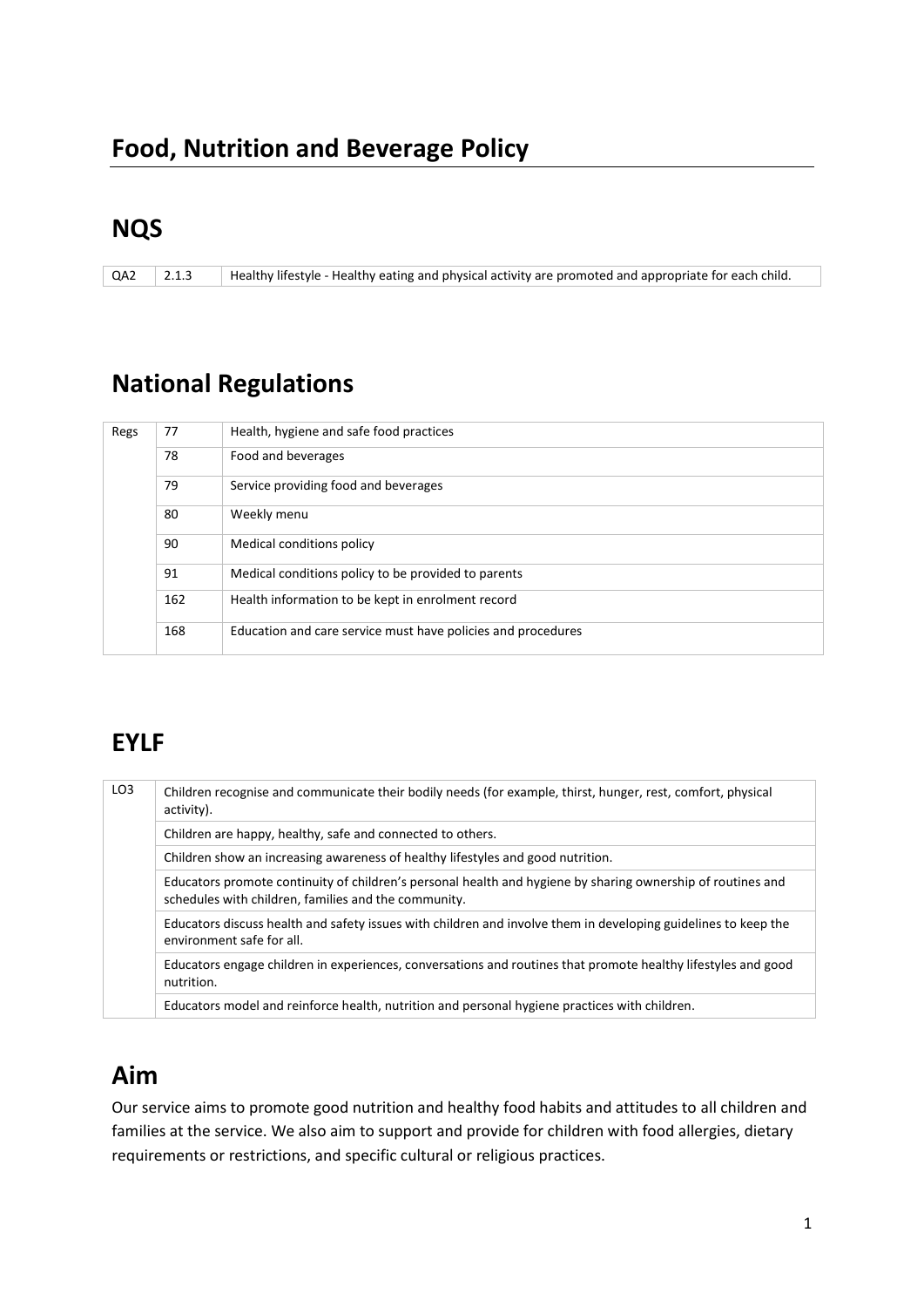# **Related Policies**

Additional Needs Policy Enrolment Policy Health, Hygiene and Safe Food Policy Medical Conditions Policy

The Nominated Supervisor, educators, staff, volunteers and students will:

- ensure children have access to water and offer them water regularly during the day.
- ensure children are offered foods and beverages throughout the day that meet their nutritional and developmental needs and any specific dietary requirements. These requirements may be based on written advice from families (eg in the enrolment form) or as part of a child's medical management plan.
- provide foods that take into account each child's likes, dislikes, culture and religion. Families will be reminded to update this information regularly or when necessary.
- ensure routines are flexible enough so that children who do not eat during routine meal or snack times, or who are hungry, are provided with food. Educators will not force children to eat food they do not like or more than they want.
- ensure food is consistent with the Government's Australian Dietary Guidelines 2013 and Infant Feeding Guidelines. The Guidelines and Summaries are available on the NHMRC website <https://nhmrc.gov.au/>
- follow the guidelines for serving different types of food and the serving sizes in the Guidelines and may use the Australian Government "eat for health" calculator [http://www.eatforhealth.gov.au/eat-health-calculators.](http://www.eatforhealth.gov.au/eat-health-calculators)
- encourage families to provide healthy food for their children at home which is consistent with the Australian Dietary Guidelines, talk to families about their child's food intake and voice any concerns about their child's eating
- provide food that is safe and prepared hygienically by following the relevant procedures set out in the Health, Hygiene and Safe Food Policy.
- provide food and beverages that minimise the risk of children choking.
- provide families with daily information about their child's food and beverage intake and related experiences.
- display the weekly menu in a prominent area where it can be easily viewed by parents. We will also display nutritional information for families and keep them regularly updated.
- feed babies individually.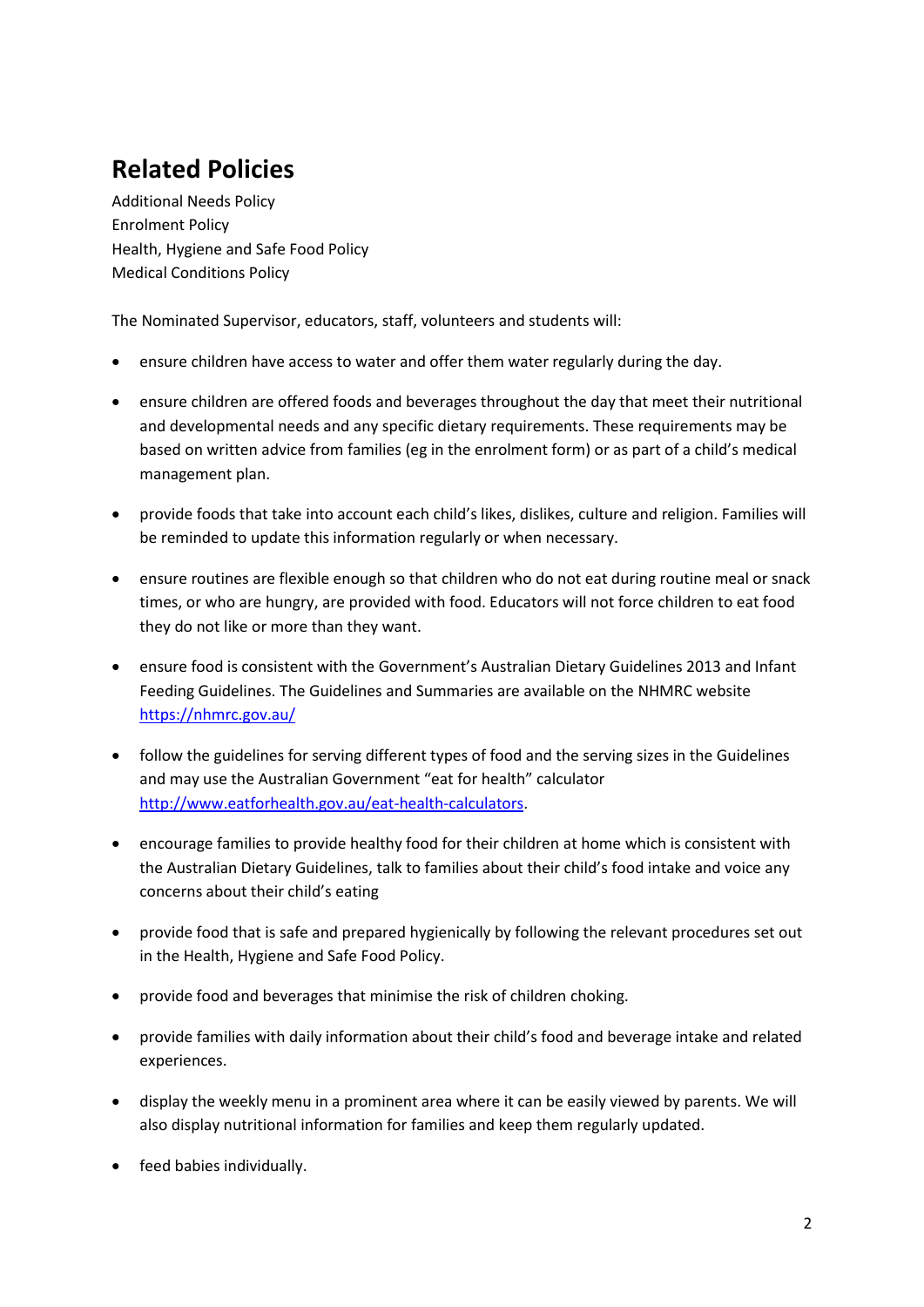- provide age and developmentally appropriately utensils and furniture for each child.
- ensure meal times are relaxed, pleasant and timed to meet most children's needs.
- integrate learning about food and nutrition into the Curriculum.
- never use food as a punishment, reward or as a bribe.
- encourage toddlers and young children to develop their sense of agency by feeding themselves independently and developing their social skills at meal times.
- model and reinforce healthy eating habits and food options with children during eating times.

The Nominated Supervisor will ensure staff receive training in nutrition, food safety and other cultures' food customs if professional development in these areas is required.

## **Breastfeeding, Breast Milk and Bottle Warming (0-2yrs)**

Healthy lifestyles and good nutrition for each child is paramount. We encourage all families to continue breast feeding their child until at least 12 months in line with recommendations by recognised authorities, and will feed children breast milk supplied by their families.

#### **Educators and mothers who breastfeed at the Service**

We support mothers who wish to breastfeed at the service by providing a quiet, relaxing place with a comfortable chair for mothers to breastfeed or express milk. Educators will take into account mothers' preferences for privacy. A sign will also be placed on the door when a mother is using the facilities.

All reasonable efforts will also be made to support educators who continue breastfeeding their child when they (return to) work at the service. For example, an educator returning from maternity leave may have a meeting with the Nominated Supervisor to discuss:

- o more flexible work arrangements
- o the provision of lactation breaks for the educator to express milk or breastfeed her child. Educator to child ratios will not be compromised during these breaks.

#### **Breast milk procedure**

Breast milk that has been expressed should be brought to the service in a clean sterile container labelled with the date of expression and the child's name. We encourage families to transport milk to the service in cooler bags and eskies. Educators will:

- put the breastmilk in the fridge as soon as families arrive at the Service
- refrigerate the milk at 4° Celsius until it is required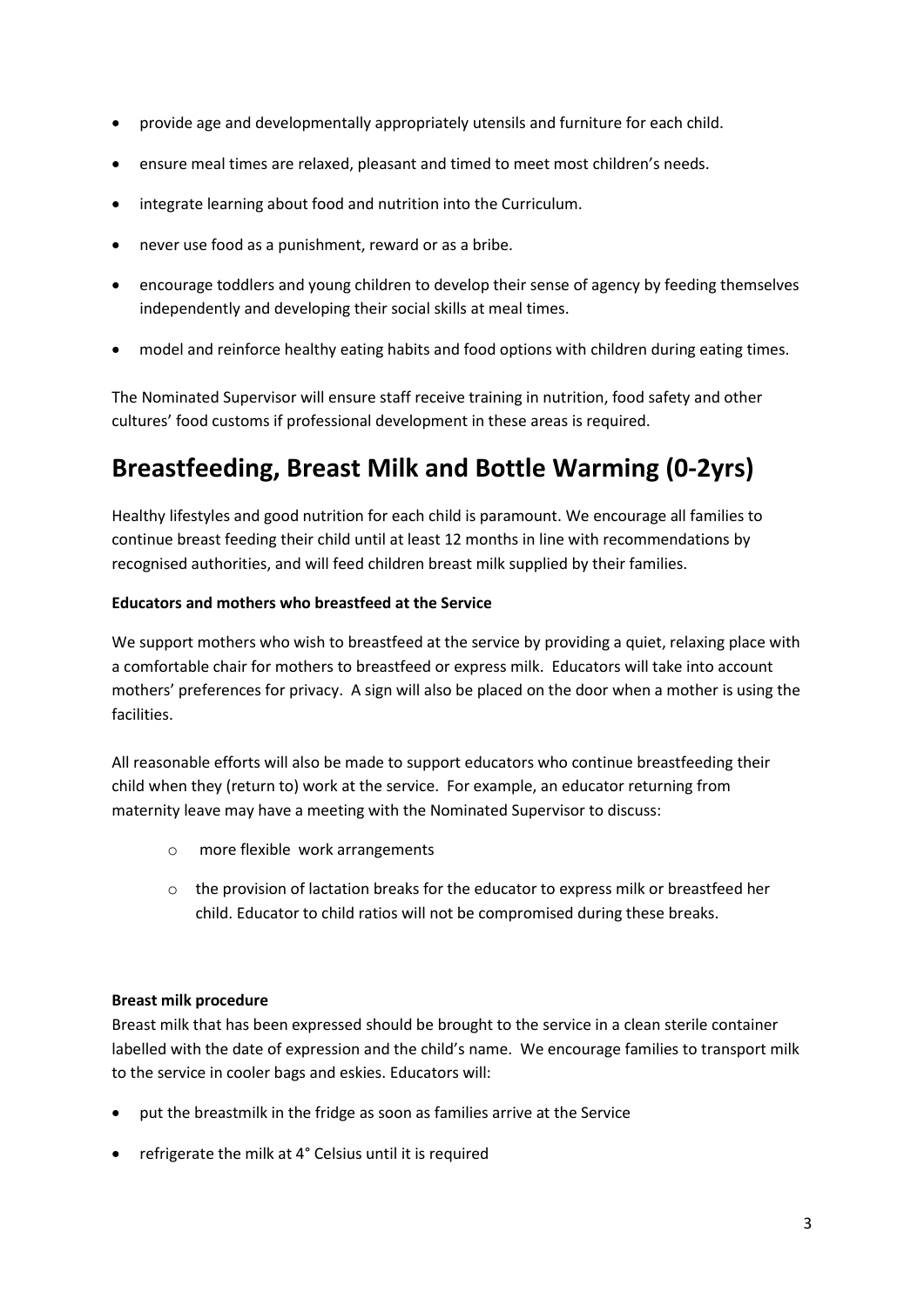- warm and/or thaw breastmilk by standing the container/bottle in a container of warm water
- test the temperature of the milk before giving it to the child
- consult individual families for instructions if they do not have enough breastmilk to meet the child's needs that day
- return any unused breastmilk to families when they collect their child. Educators will not store unused milk at the service.

#### **Safe Storage and Heating of Babies Bottles (Please display)**

Our service will use microwaves to heat Infant Formula/Cow's Milk

OR

Our service will not use microwaves because milk may not heat evenly.

#### **Microwave Instructions (Please display)**

We recognise that microwaves are an efficient and safe way to heat infant formula and cow's milk. We will not heat breast milk in the microwave as it may destroy some of the breast milk's properties.

#### **For infant formula or cow's milk the service will always:**

- Use microwave safe bottles.
- Heat a minimum of 120mls of formula/cow's milk in the bottle to ensure it does not overheat.
- Only heat formula/cow's milk that has been adequately refrigerated.
- Stand the bottle up straight.
- Always take off the teat/bottle top and leave outside the microwave.
- Not use microwave ovens with wattage over 700W (or if ovens with a higher wattage are used, heat for less than the following times and take extra care when checking temperature)
- For a 120ml size bottle use high setting and heat for less than 30 seconds.
- For a 240ml size bottle use high setting and heat for less than 45 seconds.
- Follow specific manufacturer instructions provided with the microwave.
- Minimise the risk of uneven heating by adequately rotating and shaking the bottle directly after microwaving. After the teat/bottle top is replaced, invert the bottle at least 10 times and let the bottle sit for 1-2 minutes before testing the temperature.
- Check the temperature of the formula/milk on the inside of the wrist before giving to the child to ensure contents are at a safe temperature.

#### **Bottle Warmers**

Our service will use bottle warmers that have a thermostat control to heat Infant Formula/Cow's Milk/Breast Milk.